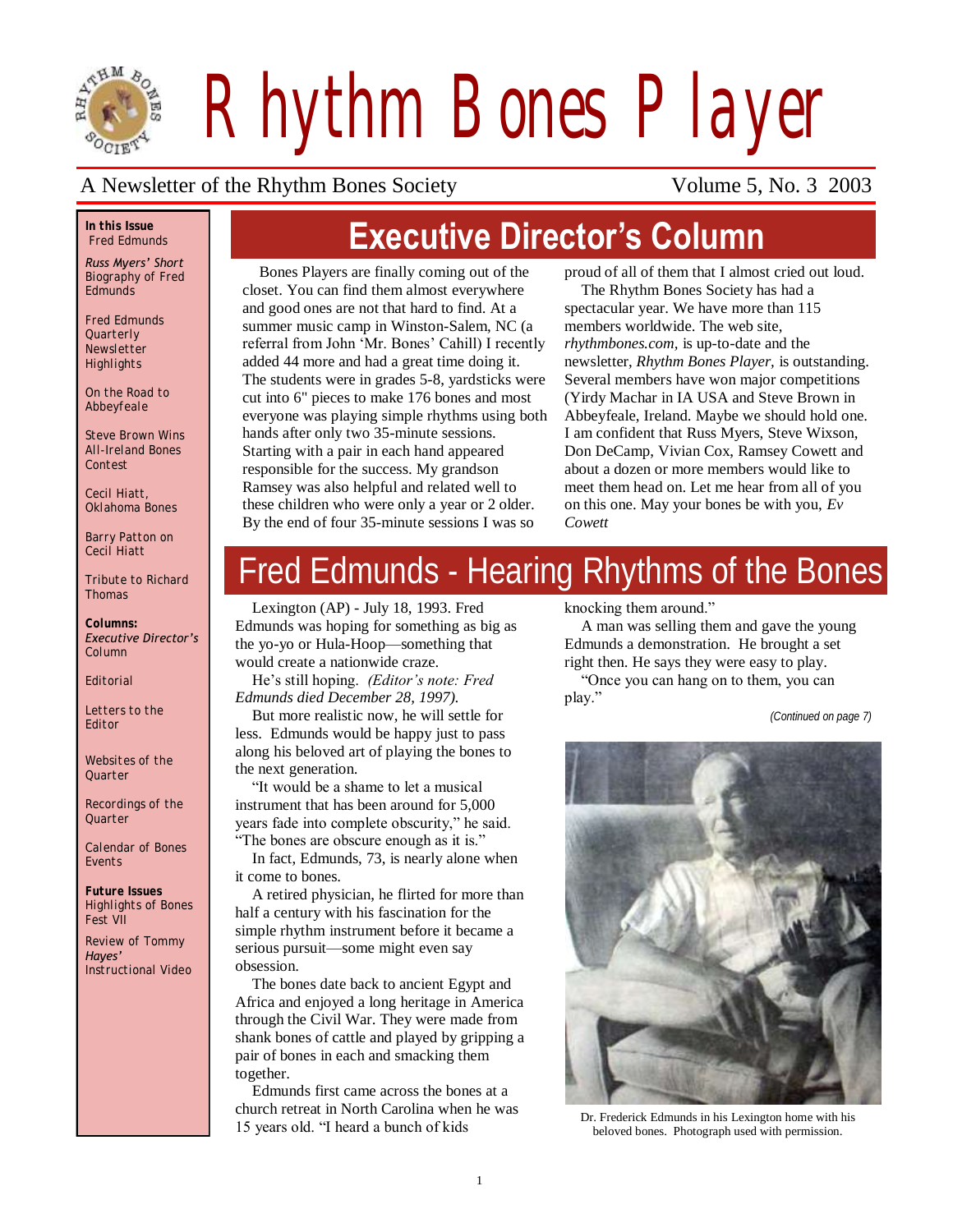## **Editorial**

The story of Fred Edmunds in this issue is long overdue and is a reprint of an Associated Press article that appeared in 1993. I learned a lot from the article and subsequent research and if I had it to do over again I would print this story as the first Rhythm Bones Player feature article. Ev Cowett and Russ Myers call Fred the father of the Rhythm Bones Society and that makes him uniquely important in our brief history. Look for a display of his memorabilia at Bones Fest VII.

Russ Myers wrote a short biography of Fred that is also included.

Jim Meyers bought the rights to Fred"s Bones Unlimited business and recently donated the rights and materials to the Rhythm Bones Society.

Walt Watkins met Richard "Mr Bones" Thomas (see last issue) and wrote a nice tribute to him. Walt made a video of Richard and is bringing the video to Bones Fest VII for anyone who wants to see and hear him. I will bring his Bones and Blues CD.

At the last Board meeting, Terry Carroll suggested that we get a Library of Congress ISSN number for the newsletter. We did and thanks Terry for the idea.

My wife, Janet, and I took our daughter and our grandkids on a Caribbean cruise recently. I signed up for the talent show and performed for almost one thousand people, my biggest audience. During the next day and a half about one hundred and fifty people stopped to thank me or find out more about rhythm bones. I told Ev Cowett about this and he said he had

*Editor's note: I asked Bob Everhart of the National Traditional Country Music Association Bone Contest about making prize money be in line with the All-Ireland Contest and about how are judges selected. Here is his reply.)* 

Actually, we'd much rather be a springboard for competitors to go on to something bigger and better.

I'm sure Ireland, with concentrated

attention to the single facet of bones playing, can do a much better job than we can with more than 35 contests. If we 'upped' the ante on one, I'm sure there would not be any interest in other competitions to "up" the ante on theirs.....would there?

We use three judges. One is the previous year's winner, one is a bones player of equal or better reputation and one is someone who likes the bones but does not necessarily play them (sort of our audience representative.) It usually works out pretty well, though the end result is sometimes what we never expect.

You're right, 28 years is a long time to 'host' any kind of competition. I would hope that in the 'international' sense, that it not be just in Ireland, but travel around to various countries that show interest, and eventually come to us, with us being the USA host. Something for you to shoot for.

Thanks for coming to the festival, sure hope you help support our move to Missouri Valley this year. *Bob Everhart*

## **Bones Calendar**

Letters to the Editor Persia, Indonesia, Africa, Cuba and<br>Brazil. The workshop will Recorded Bones Music 2**5-27 July**. Bones Fest VII hosted by Linda and Gil Hibben, Louisville,KY **25-31 August**. National Traditional Country Music Festival and Contests with 29th Spoons and Bones Contest on Saturday the 23rd. This year"s event has been moved to Missouri Valley, IA about 60 miles from Avoca. **21 Sept**. 2 - 4 pm, Mc Cabes, 3101 West Pico Blvd. Santa Monica, CA 310-828-4497. Join Aaron Plunkett for a one day workshop at Mc Cabes (just west of the 10 Fwy) where he will present an exciting "hands-on" look into drumming styles and rhythms from Ireland (including bones), the Balkans, Egypt, India, Persia, Indonesia, Africa, Cuba and Brazil. The workshop will accommodate beginner, intermediate and advanced playing levels. Participants will learn the elements that make up music: beat, rhythm and pitch, and the class will play traditional musical forms from various regions around the world. Basic instruments will be provided for you or you can bring your own. Cost is \$30.00 and you are encouraged to

### *Rhythm Bones Player*

Rhythm Bones Society Volume 5, No. 3 Third Quarter 2003 ISSN: 1545-1380

**Editor** Steve Wixson wixson@chattanooga.net

**Executive Director** Everett Cowett ecowett@triad.rr.com

**Web Site Coordinator** Jonathan Danforth webmaster@rhythmbones.com

**Board of Directors** Steve Brown, Assistant Director Sally Carroll Everett Cowett, Executive Director Gil Hibben Mel Mercier Jerry Mescher Steve Wixson, Secretary/Treasurer

 The Rhythm Bones Player is published quarterly by the Rhythm Bones Society. Nonmember subscriptions are \$10 for one year; RBS members receive the Player as part of their dues.

 The Rhythm Bones Player welcomes letters to the Editor and articles on any aspect of bones playing. All material submitted for consideration is subject to editing and condensation.

Rhythm Bones Central web site: rhythmbones.com

bring your cassette recorders and notebooks; however, video taping or digital recording is not allowed. For further information contact Mc Cabes at 310-828-4497 or Aaron at 818-569-

## **Website of the Quarter**

**www.earpower.com.** Sally Carroll found this website. You can play a random or custom rhythm pattern and the program will tell you if you did it correctly. To develop 'spot-on' timing try the steadiness option. Free trial.

Cecil Hiatt"s Oklahoma Bones LP album (see story on Page 5). Produced by Byron Berline and BCH Productions. Barry Patton learn to play from Cecil. This is a unique LP record with Cecil talking about bones playing as well as playing the bones. Byron has a few of these LP"s left. Contact him at www.doublestop.com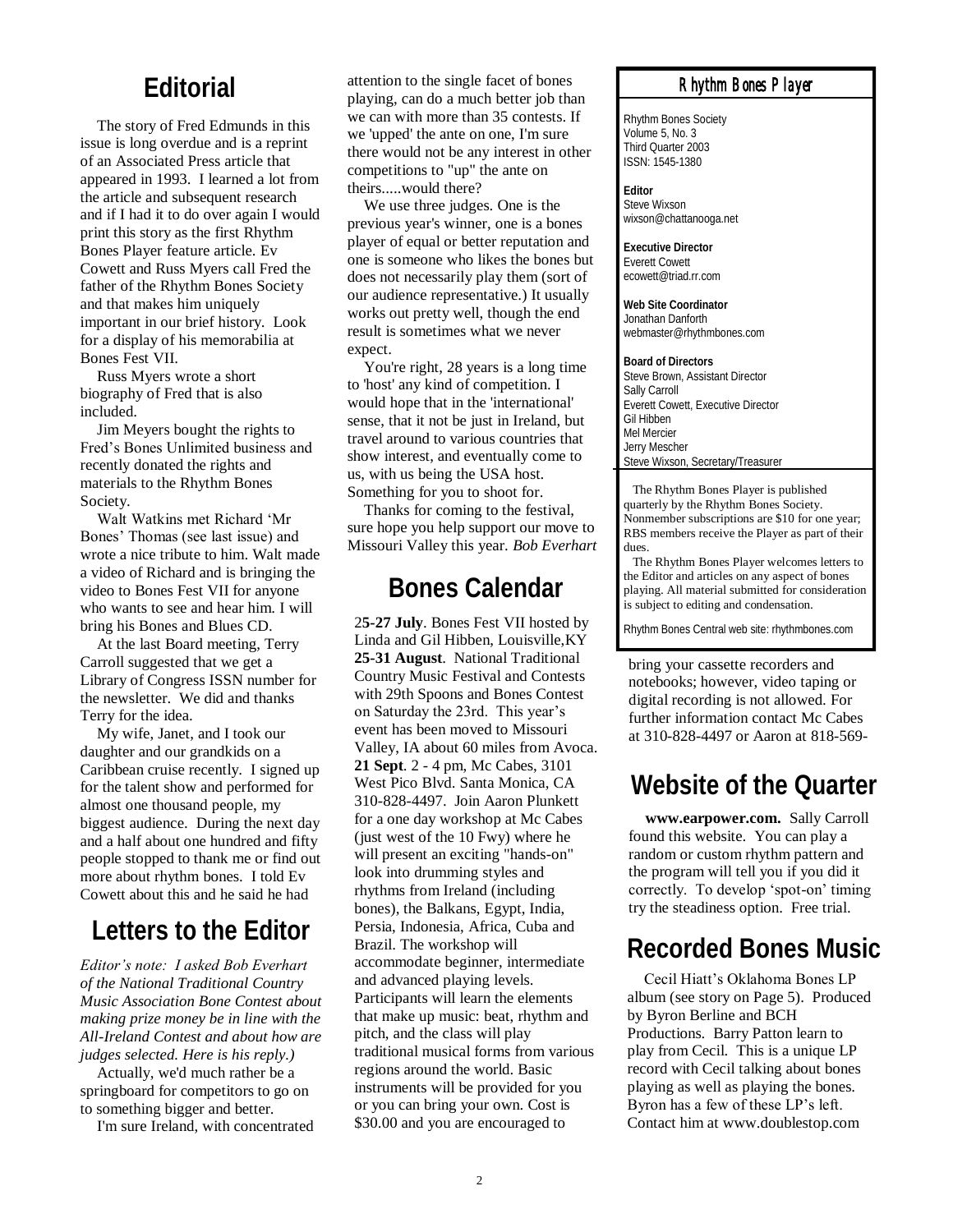## **On The Road To Abbeyfeale**

And that was exactly where I found myself that May 2nd., traveling up the N21 from Kilarney on my way to Abbeyfeale, in West Limerick right there on the Kerry border, to attend the "Fleadh By The Feale" and to eventually compete in the All-Ireland Bones Playing Championship. Still in shock to be in Ireland at all and somewhat woozy from the jet lag and trying to get my energy back. And of course wondering how I would be received here playing my American style of bones playing in a country which had developed its own and quite beautiful style of playing bones. The phrase 'Yankee Go Home' wandering in the back of my mind. Soon I was settling in with some of the friendliest people I cold imagine with my sleep deprived insecurities behind me.

Abbeyfeale, a little town in West Limerick right on the Kerry border, has hosted the All-Ireland Bones Playing Championship for the last nine years as part of the "Fleadh By the Feale," a gathering of traditional musicians from all over Ireland during the May Bank Holiday weekend. At any given point you can go into any one of 20 pubs and find a session, an informal gathering of musicians, going on.

Other parts of the Fleadh include concerts, master classes in traditional instrument playing, competitions in a variety of instruments for children as well as the Bones Competition which is the last event of the weekend held on the Monday night.

This year the competition was especially steep with players coming from Denmark, England and the USA as well as from all over Ireland. But the strongest competition comes from Abbeyfeale and the surrounding area where almost half of the 16 competitors come from almost entirely due to the inspiration of one man, Paddy "Sport" Murphy (See Rhythm Bones Player, Volume 2, Number 3 for an article on 'Sport' written by Mel Mercier.)

Now in his late seventies Paddy "Sport" has been playing the bones for almost 70 years. In fact he showed me the pair of bones he said he had been playing for 65 years and another one of the contestants, David Murphy (no relation but a fine bones player in his own right,) told me his inspiration to play had been seeing Paddy "Sport" play when he was a boy of 12 and he is now in his 40's. In deed the fact that the contest is held is a testament to Mr. Murphy and the significant impact he has had on bones playing in and around Abbeyfeale.

His playing personifies style; fluid, distinct, exact to the music, reflecting the liveliness of the Slaibh Lucarra region he lives near. In fact I found that many of the players who come from this area have this unique quality to their playing although Mr. Murphy is the essence of it.

My experience in Abbeyfeale was particularly special for me due to the presence of one of my long time bones hero's, Ronnie McShane (RBS member), who had come all the way from Dublin to compete in the contest. Ronnie is an alumnus of both the ground breaking group Ceoltori Culleann and the Chieftains as well as a close personal friend of legendary musician Sean O'Raida. In fact I've been listening to Ronnie since before I could play the bones and add to this that he is truly one of the nicest people I have ever met. You can see why we talked non-stop for fours hours upon meeting.

The competition this year included several two handed bones players such as Yirdy Machar from Denmark, the current World Champion and RBS member, Vicky Smith from England (another RBS member,) and Rob "the bones" Coppard a native Englishman living in Ireland for the last 9 years. And a number of excellent one handed players such as previous winner Paddy Donovan from Ardagh, Co. Limerick, David Murphy from Ballagh, Abbeyfeale himself a finalist several times, Brian Hickey from Adare, Co. Limerick, also a previous finalist and bodhran player Min Gates who had come all the way from Bloomington, IN (USA) to compete.

The contest was held on an old flat

bed truck converted to a stage in the center of Abbeyfeale Square on a cool night that gradually turned misty and then rained. The crowd was undaunted, however, and I have images of multiple umbrellas covering a good size crowd determined to stick it out to the end. I must defer at this point from reviewing the performances due to my participation in the contest, but will say that Paddy "Sport" Murphy was brilliant and in my opinion deserved first place.

Regardless of the contest outcome, I had a great time in Abbeyfeale and have great memories including: playing until the wee hours with Paddy Donovan and David Murphy, meeting and talking with Ronnie McShane and his lovely wife Vera, meeting Paddy "Sport" Murphy for the first time and my entire stay with my Irish family Tom and Noreen Browne (no relation) at the world's greatest bed and breakfast Park Lodge (if you go you must stay there). Thanks to all my new friends Steve Johnson and Min Gates, Vicky Smith, Rob Coppard, but especially to old friend Mel Mercier whose encouragement and support kept me going. And if you do go to Abbeyfeale a couple words of advice: be sensitive to those other bones wary musicians, get plenty of

## **Steve Brown Win's All-Ireland Bones Contest**

WINCHENDON. Ezekiel cried "Dem dry bones.'' Stephen T. Brown calls them a musical instrument rich in tradition.

In a time when one man's spare ribs is another man's shake, rattle and roll, no one has a bone to pick with Winchendon's bones daddy when it comes to being named the undisputed "All-Ireland Bone Playing Championship."'

The "All-Ireland Bone Playing Competition,' which is part of 'Guinness Fleadh by the Feale,' took place on the first weekend of May in the town of Abbeyfeale, located on the border of Cork, Kerry and Limerick in Ireland.

For coming in first place, Mr. Brown - who plays, makes, and sells *(Continued on page 4)*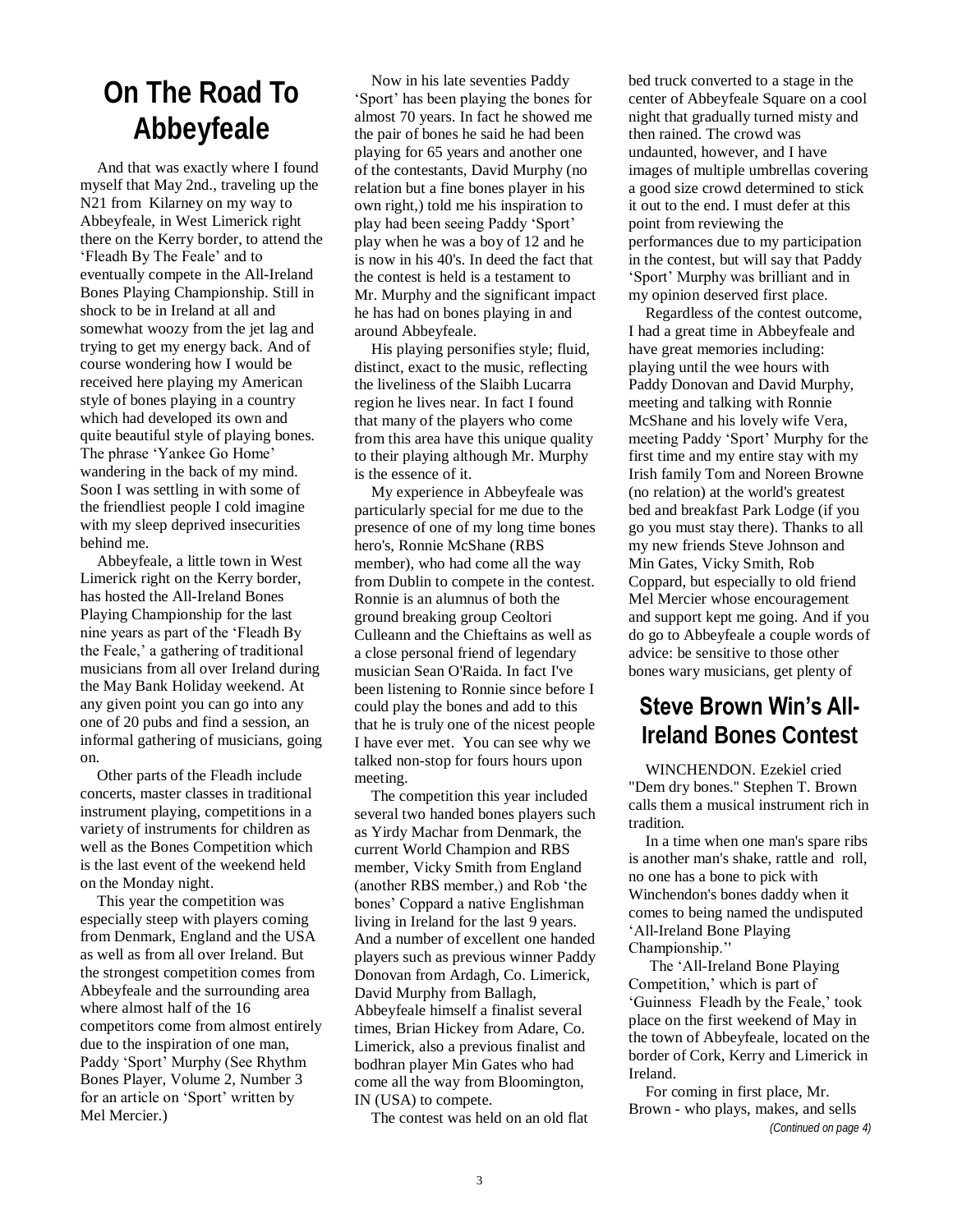bones, as well as is the Assistant Director of the Rhythm Bones Society -came home with lead crystal rose bowl, 300 Euro and bragging rights for his triumph.

"What does being the All-Ireland Bone Playing Champion mean?,'' Mr. Brown said. "It really, probably, means little. It's a little bit like winning the National Tiddlywinks Championship. Nobody has any idea who you are. For bones players, though, it's a big deal.''

Bones are a percussion instrument that come in pairs, made of two slender pieces about seven inches long. Originally, the instruments were made from animal bones and, in some cases, they still are today. Some people are one-handed players, while others play with two-hands. Mr. Brown is a two-handed player.

The 53-year-old percussionist, who has been beating the drums for 46 years, has been playing the bones for a quarter-century of his life. And, for the last 20 years, Mr. Brown has been making bones from the shin bones of a cow and, also, out of wood. He won the competition playing homemade bones made out of hornbeam wood. To contact Mr. Brown about purchasing some of his bones, you can email him at bones@crystal-mtn.com.

Mr. Brown's interests in the bones grew out of his love for traditional folk music. In the early '70s, Mr. Brown went into a record store and an album sleeve with an illustration of all these strange looking instruments (including the bones) sparked his curiosity. The rest is history, he said.

"I had no idea what the bones sounded like,'' he recalled. "I never even heard of the bones before. It was like, buy me, and I bought it. I went home and listened to it. And I was like, Wow! This is the strangest music I've ever heard.''

Mr. Brown credits legendary bones player, maker and teacher Percy Danforth as being his mentor. He sent Mr. Danforth (who learned to play the bones from the minstrel shows) an inquisitive letter to his home in Ann Arbor, Mich., and Mr. Danforth sent him back a picture of himself, instructional material and set him up

with his first pair of bones.

"The bones is an instrument that's so of the people,'' Brown said. "It's so informal in a lot of ways. Clearly there's no formal way of learning, no formal people teaching it. It's kind of an instrument that people pick up. And we're talking about an instrument that dates back thousands of years, way beyond the Irish influence in it.''

Although bones playing has an important niche in traditional Irish music, its influence stretches way beyond that. More than happy to rattle off some of the historical significance of the hand-held percussion instrument, Mr. Brown details how the ancient Egyptians played the bones, how Shakespeare wrote about the bones, how the bones were a crucial part of the traveling minstrel shows in American history and how Sears even carried a whole variety of bones in its popular mail-order catalog.

"Bones go back a long, long time, way before we used spoons to eat with," said Mr. Brown. Bones are one of several types of clappers, which are often confused with spoons, which are also clappers. Fellow bones player and good friend Ronny McShain (who was in the contest and who once played with The Chieftains,) once told Mr. Brown that "Spoons are for soup and the bones make the soup.''

Mr. Brown explained that this was a very unique year, in a lot of ways, for the annual "All-Ireland Bone Playing Competition." It was the first year women competed. It was the first time international players competed. And it was the first time two-handed players competed. Traditionally, Irish bones players use one hand.

So that makes Mr. Brown the first international player and the first twohanded bones player to reign supreme. And just because he plays with twohands (which translates to a pair of bones in each hand,) doesn't mean he had an unfair advantage, he said.

Some people might say, "Well, gee if you play with two hands, you will automatically be better than somebody who play with one hand." Absolutely not true at all,'' Mr. Brown said. "Twohanded bones playing and one-handed bones playing is different. There's absolutely no doubt in my mind that

*(Steve Brown Wins—Continued from page 3)* they are different styles and that one is not necessarily better than the other by the nature of what it is.''

> What's so unique about the part of Ireland in which the competition was held, Mr. Brown said, was there's a considerable number of bones players who have emerged out of the area, solely because of one guy, Paddy "Sport" Murphy, a man who has been playing the bones for 65 years and who has never been defeated in any bones competition (that is, until Mr. Brown crossed his path).

> Of the 16 who competed in the contest, England, Denmark and the United States, were represented against a strong contingent of Irish players, many of who live within two miles of the festival site, Mr. Brown said.

Whether he was playing the tap, the double tap or the rattle, Mr. Brown proved to be a bones player to reckon with, even though he didn't fully believe it himself. He was just happy to have an opportunity to hobnob with such bones playing greats.

"I will be honest with you,'' Mr. Brown said. "I think I could have played better. There was one place that I thought I blew the reel.''

In the competition, bones players have to play two tunes of dissimilar time signatures with an accompanist (which Mr. Brown never found one that he could rehearse with beforehand) and a bones//percussion expert judges their performances.

"I was hoping that I might place and then they did fourth and third and I wasn't mentioned. I was like, Oh no, this is not good. And when they announced second place was Paddy 'Sport,' I'm really thinking it over. Who could have beaten Paddy Sport? This is ridiculous. And then, all of a sudden, it started to occur to me. I was like, this isn't happening. And they announced first place was me. Holy Cow! I'm still in shock.''

Coming in second and third place, respectively were Paddy "Sport" Murphy and David Murphy (no relation), both of Abbeyfeale, Ireland. Paddy Donovan of Ardagh, Ireland, came in fourth.

When Mr. Brown triumphantly

*(Continued on page 8)*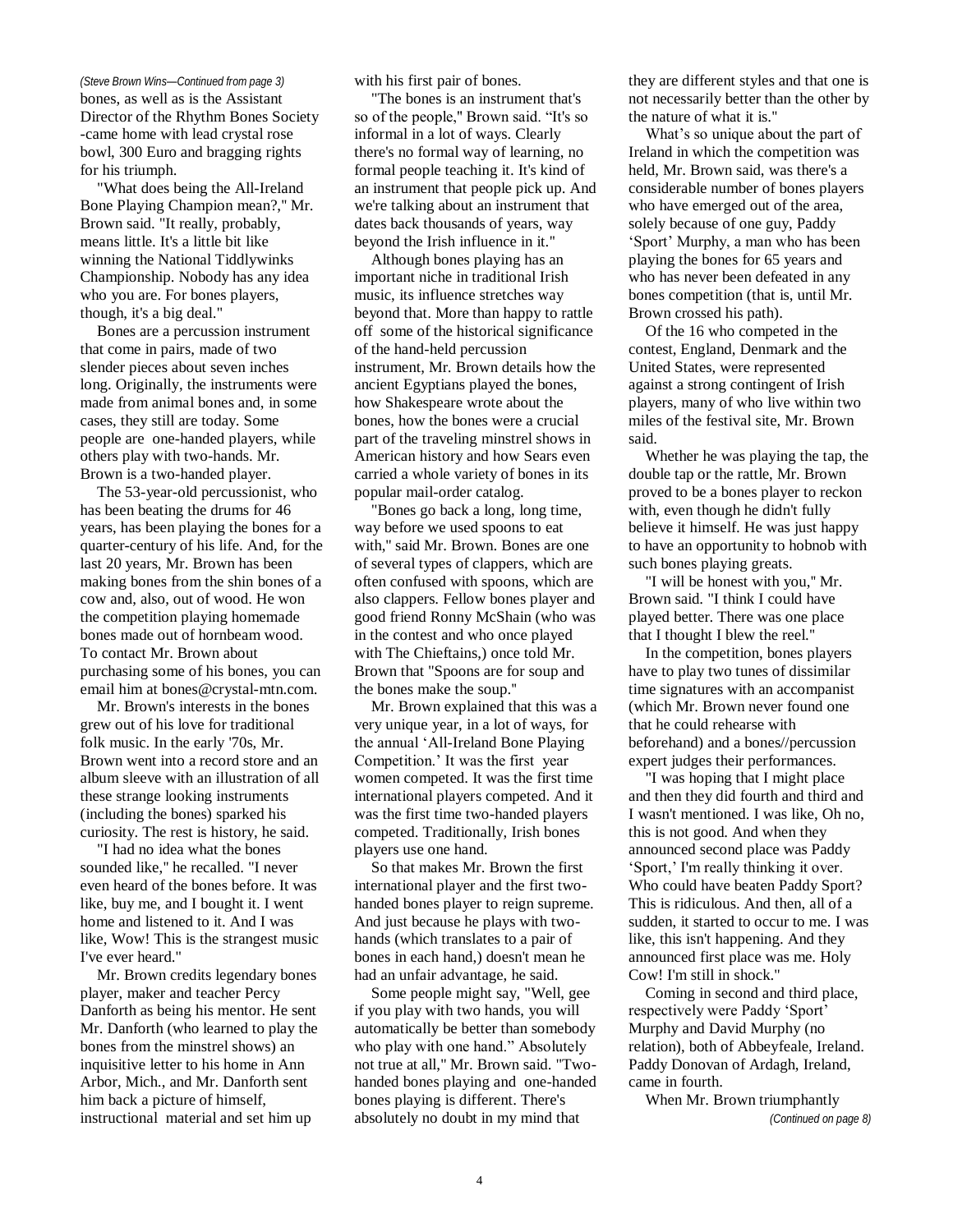## **Cecil Hiatt Oklahoma Bones**

Cecil Hiatt and his family have been friends of my family since the late 1920"s. He was born in 1912 and raised near Braman, Oklahoma, where he worked on the ranch and dairy farm. Music was a pastime that everyone looked forward to, especially after a long day"s work, as a means of getting together with family and friends.

Cecil"s early influence was his father, a musician who played several instruments. Cecil bought and learned every Jimmy Rodgers tune that was released. I will always remember Cecil playing guitar and harp, singing and yodeling those Jimmy Rodger's songs.

Cecil met my Dad, Lue Berline, around 1930. They lived only ten miles apart, but music is what eventually brought them together. Cecil was playing with a local band, the South Haven Ramblers, every Saturday night in the little farm town of South Haven, Kansas. The show was free and held outdoors on a little stage in the middle of town. Herb Bullene, a good fiddler from South Haven, was the band"s organizer and leader. He found out about my Dad and got him to join the group. They occasionally played a few other small towns nearby, staying together as a band for eleven years.

In 1928 the South Haven Ramblers were invited to play at the famous 101 Ranch annual shindig. The 101 Ranch was located near Ponca City, Oklahoma and employed 500 cowboys to work its 101 thousand acres. Every year they would have a big barbeque to honor the ranch and the people who worked there. One of the most famous and favorite of all cowboys was Frank "Pistol Pete" Eaton. Frank was born in the Oklahoma Territory in 1860 and became a U.S. Marshal at the age of 16. He also played the fiddle and sang great old songs. Cecil and my Dad played for their annual party from 1928 to 1968. Very few of the original 500 cowboys were still alive when I first went along with Cecil and Dad. Pistol Pete died in 1957 and Cecil was

asked to play and sing "Cowboy Heaven" at the funeral.

Cecil"s (first) introduction to the bones came by way of a traveling medicine show to Braman when he was just five years old. They were so fascinating to him that he went right home and fashioned a pair for himself out of lath boards the very next day. Little could he know that he would be making an album with bones as an instrument some 65 years later. He has since made over 2000 pair out of every kind of wood available. He even made some from a piece of orange wood cut from a tree in my backyard, but for this album he used a couple pair of old cow ribs. They get the tone Cecil likes best for recording.

Cecil hopes this album will help get other people interested in the bones as an instrument. In addition, he wanted you to hear some of the favorite old songs that he has learned through the years. My nephew, Barry Patton, was one of Cecil"s first bones students. He is already making quite a name for himself; Cecil is really proud of him and hopes other young musicians decide to take up the instrument and see how much fun it is. Dan Crary, John Hickman and I were grateful for the other musicians who helped Cecil make his debut album. Tom Sauber, a walking historian and scholar on oldtime music, plays banjo and guitar. Carol Yearwood, a fine bass player, who is involved in several Southern California bands and is a wonderful singer. Skip Conover enjoyed working on the album because of the material that lended itself beautifully to the dobro. Bill Caswell, who in my opinion, plays the most incredible Jaw -Harp you every heard! I am sure Cecil is as proud of this album as I am and his thanks go out to all the musicians. But I am sure he would also want to thank his family, especially Bernice, his wife of almost fifty year.

It is a shame there weren"t any tapes or records made of the bands that Cecil and Dad were involved in. Some marvelous music was made back then and there"s marvelous music today. That"s why BCH would like to present to you…Cecil Hiatt. *Byron Berline.*



Cecil Hiatt—Oklahoma Bones Player. Photograph from the back of his Bones LP album. Used with permission.

## **Barry Patton on Cecil Hiatt**

I can remember being five or six years old and a man came up to the door with a guitar case in hand. It was my first introduction to Cecil Hiatt, a bone player. When I was older I went with Cecil to jam sessions and watched him play the bones. When I was about 14, he started teaching me how to play the bones. I was playing one handed and he would say "you gotta get your left hand in there and you got keep practicing." You know, I finally got the hang of it.

Later we'd go down and play at jam sessions at the Walnut Valley Festival. He"d play a song and then let me play a song. I'd get to watching him and he'd go back and forth using both left and right hands alternating the two of them and then play both hands at the same time. That"s pretty much how I picked up those traits.

One time we were playing with Mason Williams (he wrote Classical Gas) and the Tulsa Philharmonic Orchestra. The violins got off rhythm and after it was over Cecil said "did you see how I kept "em right on beat with my bones. "

We played bones together on his 84th birthday. He said, "Barry, this is the best birthday party I ever had I do believe. It was one of the last times he played his bones. Come Spring he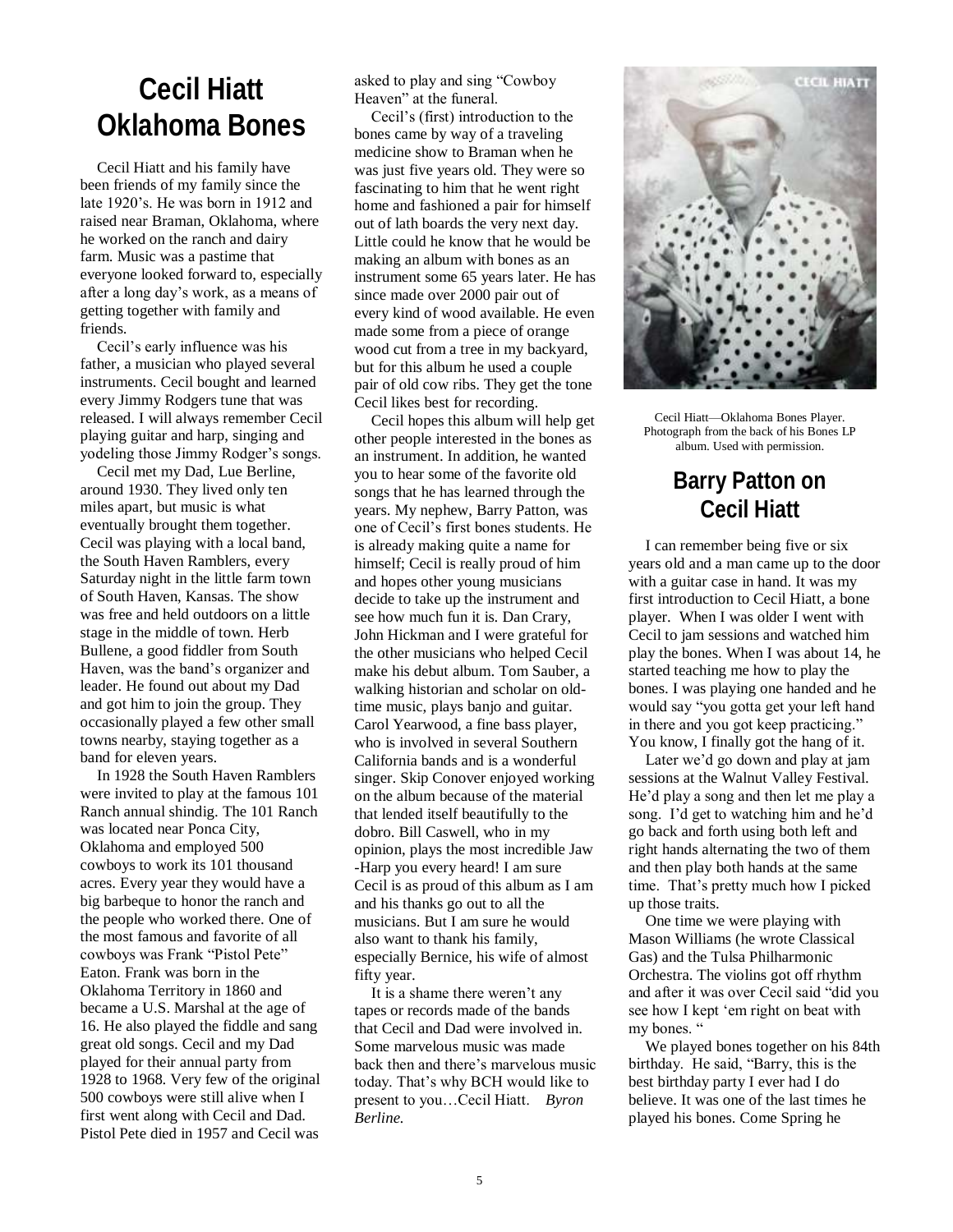## **Excerpts from Edmunds Newsletters**

Fred Edmunds started a quarterly newsletter in late 1994 and here are some highlights from the 12 issues. Fred used the newsletter to promote his Bones Unlimited business and those promotions are not included.

**Issue #1.** Hallelujah! Bones playing is catching on across the land. I think. Maybe. Possibly. I"m not sure. We would just love to see a real revival of this once extremely popular musical pastime. The real craze ended about Civil War time but we can still hope. Reasonably, I believe.

There are lots of ways to have fun but none are as fun and convenient as bones playing. Everyone loves it once they get started. Another thing that bones players love is hearing about other bones players. I get calls all the time from people telling me about other people. It occurred to me that a NEWSLETTER would be just the ticket for all of us boners. (How about a computer hookup? Not yet.)

**Issue #2.** The response to the quarterly Newsletter Issue #1 was good and very much appreciated. If this thing really flies we may even have a convention some day.

**Issue #4.** So far you have not mentioned the possibility of a bones convention. We don"t seem ready yet but I have hopes. Think of it-lots of boners, all together, rattling around with nothing in mind but fun and frolic. Really and truly getting instructional materials and good bones out among the population is the only hope for the revival of this great lost art. And isn"t that the point of everything. I think so.

**Issue #6.** Art Scholtz (RBS member) sent a long list of stores and several of them bought my products. I learned that J.E.B. Stuart, famous Confederate general, was a bones player. (Note from Russ Myers. Stuart had his own bones player with him in all his camps—he could not play the bones himself.)

**Issue #7.** *Contains a brief biography of Fred.* I'm out of space but the point is that maybe we could have our bones convention at

Appomattox.

**Issue #8.** Everyone will recall, I think, that I have mentioned several times in these Newsletters the happy prospect of a big get-together for all of us in one place at one time for a bones convention. We should be a society. The others do it and we should too. Of the "simple" instruments ours is by far the most versatile and exciting. By far the best crowd pleaser.

**Issue # 9.** There is a very enthusiastic bones player here in Virginia who is all keyed up by the notion of a bones festival. A lot of work will be necessary he says. (*That was Russ Myers.)*

**Issue #10.** Now! The Bones Festival. So far so good but the June date is out and October is in. It will be in Appomattox, VA or Greensboro, NC.

**Letter dated May 1997.** Mr. Everett Cowett of Greensboro, NC has very kindly volunteered to have the first one in his house. No rent and no insurance. He"ll even hold a free cookout for us. Date: September 20, 1997.

**Issue #11.** I want to meet as many of you as possible. It"s not enough to just know your names. We need a society through which we establish all these wonderful personal friendships. It"s incredible but many of the people who have bought my products have never known or even know of another bones player.

**Issue #12.** We said we would and we did and that ain"t bad. Small in number but gigantic in spirit. For three years we have been talking and writing letters about establishing a Bones Unlimited Annual Festival and the ball has started to roll. The first one will probably be in September 1998 in Appomattox, VA.

**Postscript.** Fred died before the second Bones Fest and Ev Cowett took the lead and organized Bones Fest II in Greensboro in September of 1998. Martha Cowett gave Ev the Rhythm Bones Central website that became the computer hookup Fred mentioned in Issue #1. Russ Myers hosted Bones Fest III in Brightwood, VA where the Rhythm Bones Society was officially organized with Ev Cowett as Executive Director. A Society was mentioned in Issue #8 and Ev suggested it in his opening remarks at Bones Fest I. The new Board of Directors created this newsletter that continues Fred"s newsletters.

Fred"s mailing list contained the names of 165 people. In 1997 he

## **Short Biography of Dr. Frederick T. Edmunds**

It was 1935 and Frederick T Edmunds, a 15 year old lad, was vacationing with his parents in North Carolina where he purchased his first set of wooden bones from a peddler at a church retreat. The future gynecologist had to teach himself to play to the annoyance of his friends back home in Charleston, West Virginia.

He must have achieved a high degree of proficiency because by the time he entered the army during WWII he played cadence during 20-mile marches while his company commander volunteered to carry his rifle.

Upon retiring to Lexington, Virginia, Dr. Edmunds became interested in "reviving" bones playing which he had come to believe was a lost art. He knew nothing of Percy Danforth, although they were contemporaries, and knew of only two other bones players. Like Percy, Fred developed a course and video on bones playing.

Fred had a set of "Driver" bones, although he did not know the maker by name. His favorite set of bones were made of Pakkawood (now called Dymondwood) a laminate used mainly in knife handles and cremation urns, which he had especially made in Waynesboro, Virginia to his own design. They were not only beautiful but had a very sharp sound and felt good in the hands during play.

Fred started his "Bones Unlimited" Newsletter in December 1994 and continued it until his death three years later. It was his list of bones players that was used to summons the faithful to Bones Fest I, hosted by Ev Cowett, which he attended as perhaps his last performance. He was acknowledged as the "Master of the Tap".

In many ways we should perhaps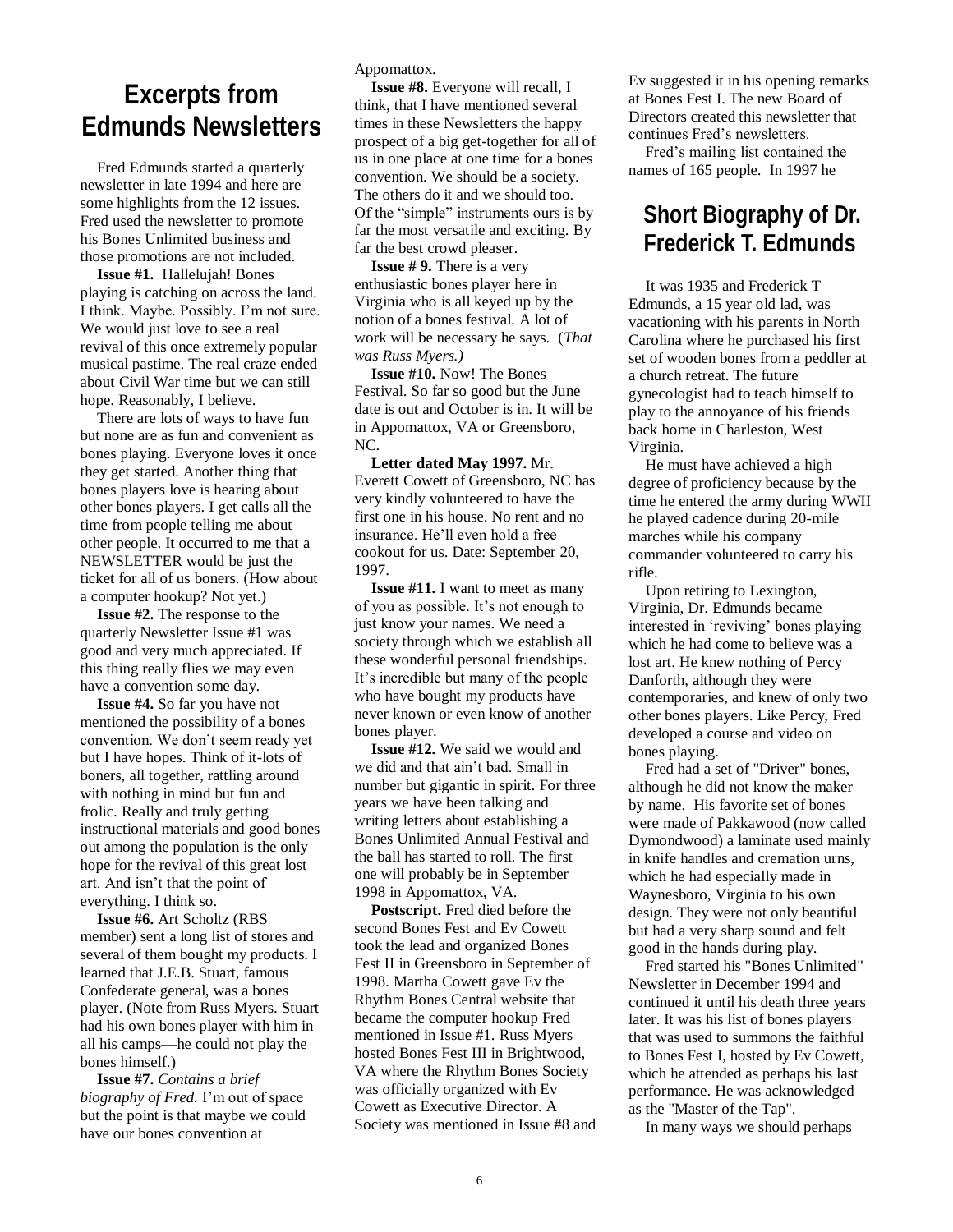Playing them well is another story. Back home in Charleston, W. VA., Edmunds didn"t play so well. But it wasn"t for lack of trying.

"I"d take them to dances and make an annoyance of myself," he said.

To this day, he says he is remembered among his Charleston classmates as the guy with the bones. He even was asked to play them at his 55th high school reunion.

"People thought it was a stupid thing to do. I agree with them, but I was having fun, so that was the end of that"

His interest in the instrument waned, however, through college, medical school and adulthood. "They would stay in the drawer sometimes two years at a time."

Only occasionally would his interest be rekindled.

One time was at the 1939 World"s Fair, where Edmunds met Frank Wolf, the owner of Frank Wolf Percussion Instruments in New York City.

The man who sold Edmunds his first set of bones had told him that they originally came from Wolf"s store.

So, Edmunds inquired.

Wolf said he had not carried bones in years.

"He said it was a completely dead art," Edmunds said.

Indeed, Edmunds has done research and found that the bones in America started fading in popularity after the Civil War. (They are featured for about two seconds during a scene in "Gone With The Wind.") By the turn of the century they were rarely played outside of minstrel shows. By the 1920s, there were rarely played anywhere.

On another occasion, in 1955, Edmunds" interest was sparked again when he came across the only true set of bones—made from real bones—he had ever seen .

All the other bones sets he has seen were made from wood.

He found his authentic bones in a Savannah, GA Music store. They were in a dust-covered glass display case in a back storage room that he had wandered into by mistake. He asked to buy them.

*(Fred Edmunds—Continued from page 1)* "I said how much do you want for those?" He said, "What are those?"

He got them for \$3. He calls them his 'bone bones'

It wasn"t until about eight years ago, though, when he retired to Lexington, that Edmunds developed such a keen passion.

With newfound time on his hands, he took his bones out again. He says he started experimenting with different rhythms and more complex beat patterns.

"Then it dawned on me, "My gosh, write a book for posterity."

He wrote two books, one for beginners and one for advanced players. He created 166 different bones exercises and invented his own musical language. A capital "R" means play a "right-handed click." Capital "L" means a "left-handed" and "T" means play both hands together.

He even writes about how not to play.

"Almost every bones player is so bad that it is embarrassing. Here is the way they play:

"click-a-de-click, click-a-de-click click-a-de-ick-a-de-ick-a-de-click."

"Just the same thing over and over."

As far as Edmunds knows, his books are the only written instruction on the art of bones playing. He also has made an instructional video.

This then left him with a dilemma. He had the books. He had a video. But he didn"t have any bones. How could the next generation carry on the legacy without any bones?

He started thinking big. He contacted some manufacturers and had some prototypes made. "I had a notion that it might go in the direction of the Hula-Hoop or yo-yo or something like that."

He admits now that he got a little carried away.

Radio spots in Lynchburg and Roanoke yielded not a single call. He attended a music merchants' convention in Chicago. Again, nothing.

Finally, he decided to target folk music stores and compiled a list of 150 of them by combing library microfilm of the Yellow Pages from every sizable city in the country. It was a project that took him three solid weeks of eight-hour days.

Then he called the stores. About half agreed to stock him book, video and bones. After three years, he says sales are picking up. He expects to sell \$5,000 worth of books and bones this year and to double that next year.

Who knows? Maybe it will turn into a craze, after all. "It could happen that this thing could suddenly catch fire." *Story by Mark Morrison, The* 

## **A Tribute to Richard 'Mr. Bones' Thomas**

Richard "Mr. Bones" Thomas was not talkative. He had a great sense of rhythm. When asked to play, he just shook his head OK.

He played short beef ribs. He aged them and polished them. They had a soft mellow tone.

He knew how to improvise probably the best at that I have ever heard. My understanding of improvisation is playing a rhythm outside of the rhythm of the tune but in consonance with the beat. Sometimes the music could be stopped with him just playing on and when it started again he would hit the beat perfectly.

He always played seated and could play even when one sang without stepping on their being featured. In other words he could play along just like any band member. Bones players do not do that very well. But he did.

The barbershop is the place in NE Washington, DC where the players meet every Saturday at 1 pm and play until they get tired. It is at 2007 Bunker Hill Road. Their phone is 202- 526-7539. Put a contribution in the can for the Archie Edwards Heritage Foundation and you are welcome. Don't go in big groups; they can hack bones players just one at a time. Call before you come.

Most of the music is bluesy. No blue grass played here. Lots of whinny harmonicas around and lead guitars but enough bones rhythm to turn you on. I told Thomas I liked his play; he smiled and shook his head up and down which I believe meant he liked my play too. He was great and an asset to the craft.

Worthy of emulation, he is sorely